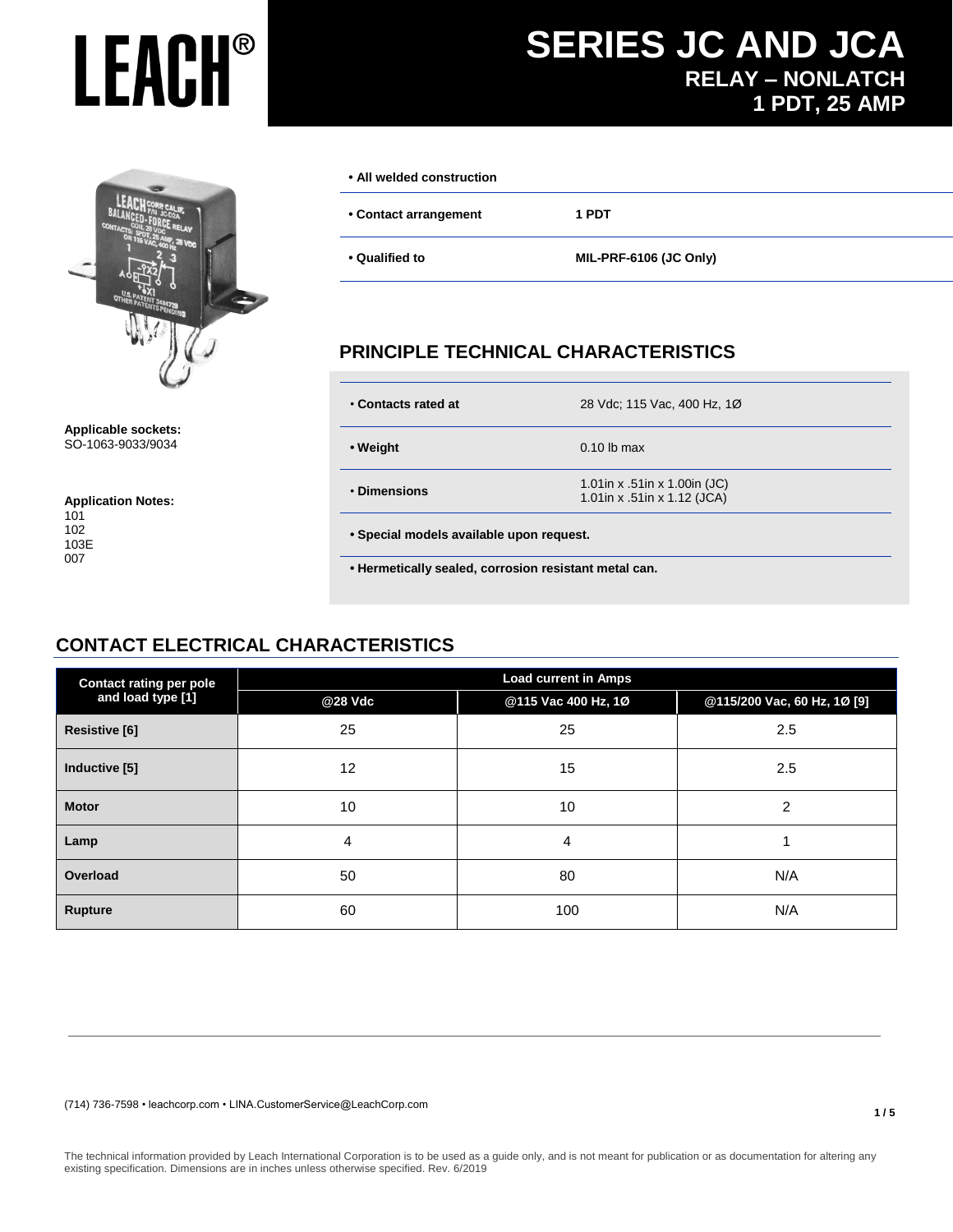# **SERIES JC AND JCA RELAY – NONLATCH 1 PDT, 25 AMP**

## **COIL CHARACTERISTICS (Vdc)**

| <b>CODE</b>                             | A<br>(VDC)  | в<br>(VDC) | C.<br>(VDC) | М<br>(VDC)   | N [7]<br>(VDC) | Е<br>(400 Hz) | ß<br>(400 Hz) | $(50$ Thru<br>400 Hz) | ĸ<br><b>(50 Thru</b><br>400 Hz) |
|-----------------------------------------|-------------|------------|-------------|--------------|----------------|---------------|---------------|-----------------------|---------------------------------|
| Nominal operating voltage               | 28          | 12         | 6           | 48           | 28             | 28            | 115           | 28                    | 115                             |
| <b>Maximum operating voltage</b>        | 29          | 14.5       | 7.3         | 50           | 29             | 30            | 122           | 30                    | 122                             |
| Maximum pickup voltage                  |             |            |             |              |                |               |               |                       |                                 |
| - Cold coil at +125° C                  | 18          | 9          | 4.5         | 36           | 18             | 22            | 90            | 23                    | 95                              |
| - During high temp test at +125° C      | 19.8        | 9.9        | 5           | 38           | 19.8           | 24.4          | 95.4          | 24.6                  | 100                             |
| Drop-out voltage (maximum)              |             | 4.5        | 2.5         | 14           |                | 10            | 30            | 10                    | 30                              |
| Coil resistance $\Omega$ ±10% +25° C or | $320\Omega$ | $80\Omega$ | $20\Omega$  | $1000\Omega$ | $320\Omega$    | .240A         | .040A         | .100A                 | .024A                           |
| max coil current (Amps) at +25° C       |             |            | $+20%$      |              |                |               |               |                       |                                 |
|                                         |             |            | $-10%$      |              |                |               |               |                       |                                 |

## **GENERAL CHARACTERISTICS**

| <b>Temperature range</b>                               | -70°C to 125°C                                 |
|--------------------------------------------------------|------------------------------------------------|
| Minimum operating cycles (life) at rated load          | 50.000                                         |
| Minimum operating cycles (life) at 25% rated load      | 200,000                                        |
| Dielectric strength at sea level                       |                                                |
| - All circuits to ground and circuit to circuit        | 1250 Vrms                                      |
| - Coil to ground                                       | 1000 Vrms                                      |
| Dielectric strength at altitude 80,000 ft              | 500 Vrms [2]                                   |
| <b>Insulation resistance</b>                           |                                                |
| - Initial (500 Vdc)                                    | 100 M $\Omega$ min                             |
| - After environmental tests (500 Vdc)                  | 50 M $\Omega$ min                              |
| Sinusoidal vibration (A and D mounting)                | 0.12 d.a. / 10 to 70 Hz<br>30G / 70 to 3000 Hz |
| <b>Random vibration</b>                                |                                                |
| - Applicable specification                             | MIL-STD-202                                    |
| - Method                                               | 214                                            |
| - Test condition - A and D mounting                    | 1G (0.4G <sup>2</sup> /Hz, 50 to 2000 Hz)      |
| - Duration                                             | 15 minutes each plane                          |
| Shock (A and D mounting)                               | 200G / 6 ms                                    |
| Maximum contact opening time under vibration and shock | $10 \mu s$                                     |
| Operate time at nominal voltage (either coil)          |                                                |
| - Series JC                                            | 10 ms max                                      |
| - Series JCA                                           | 15 ms max                                      |
| Release time at nominal voltage (either coil)          |                                                |
| - Series JC                                            | 10 ms max                                      |
| - Series JCA                                           | 50 ms max                                      |
| Contact make bounce at nominal voltage @25°C           | 1 ms max                                       |
| Contact release break bounce at nominal voltage @25°C  | $0.1$ ms max [8]                               |

Unless otherwise noted, the specified temperature range applies to all relay characteristics.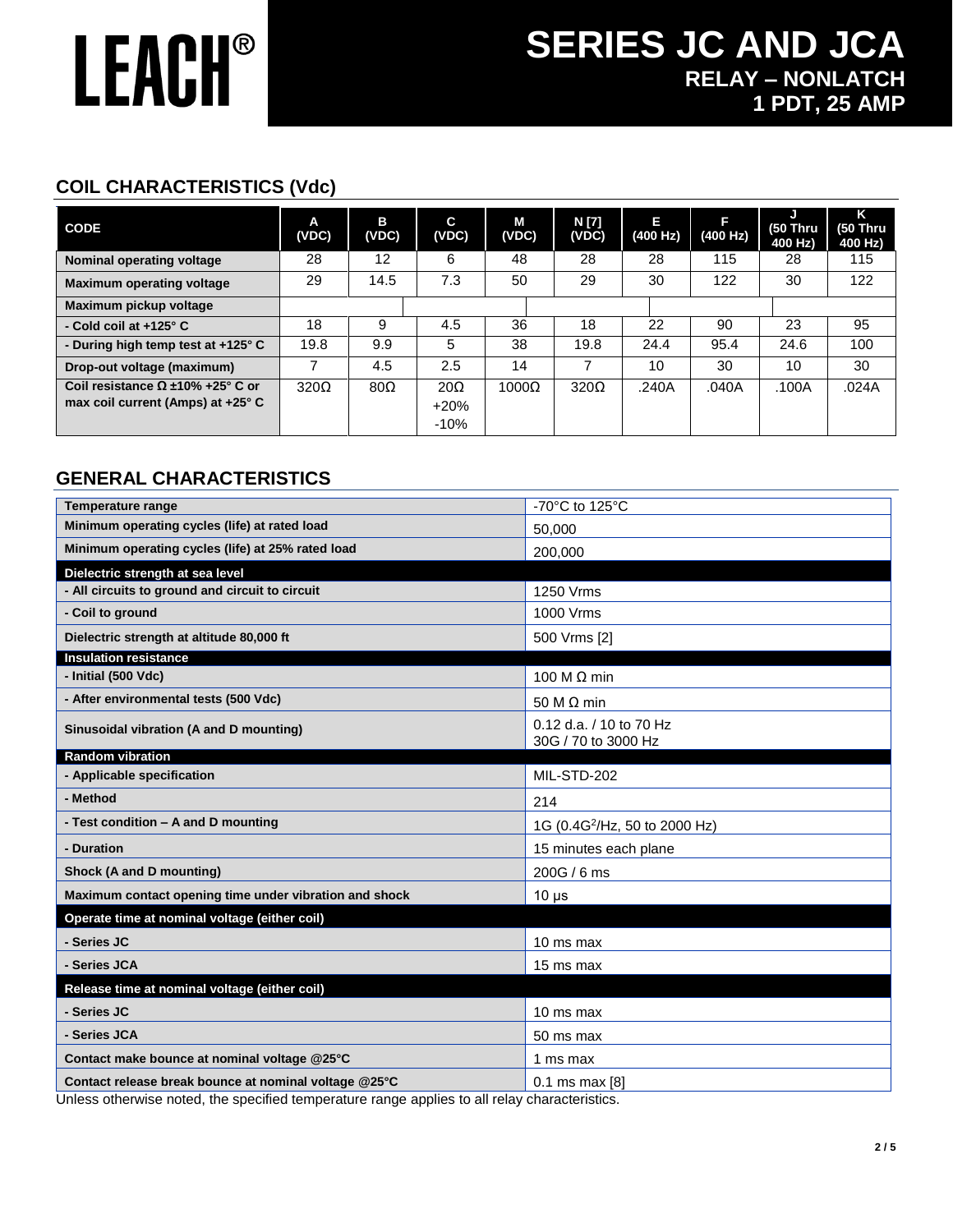# **SERIES JC AND JCA RELAY - NONLATCH 1 PDT, 25 AMP**

Dimensions in inches Tolerances, unless otherwise specified  $XX \pm .03$  $XXX \pm .010$ 

Δ

1.010 MAX 1

## **MOUNTING STYLES**





 $.040$ 

1 DIMENSION OF JCA IS 1.125 MAX.

#### **MOUNTING STYLE**  $\overline{A}$

1 DIMENSION OF JCA IS 1.125 MAX

MOUNTING STYLE D



MOUNTING STYLE J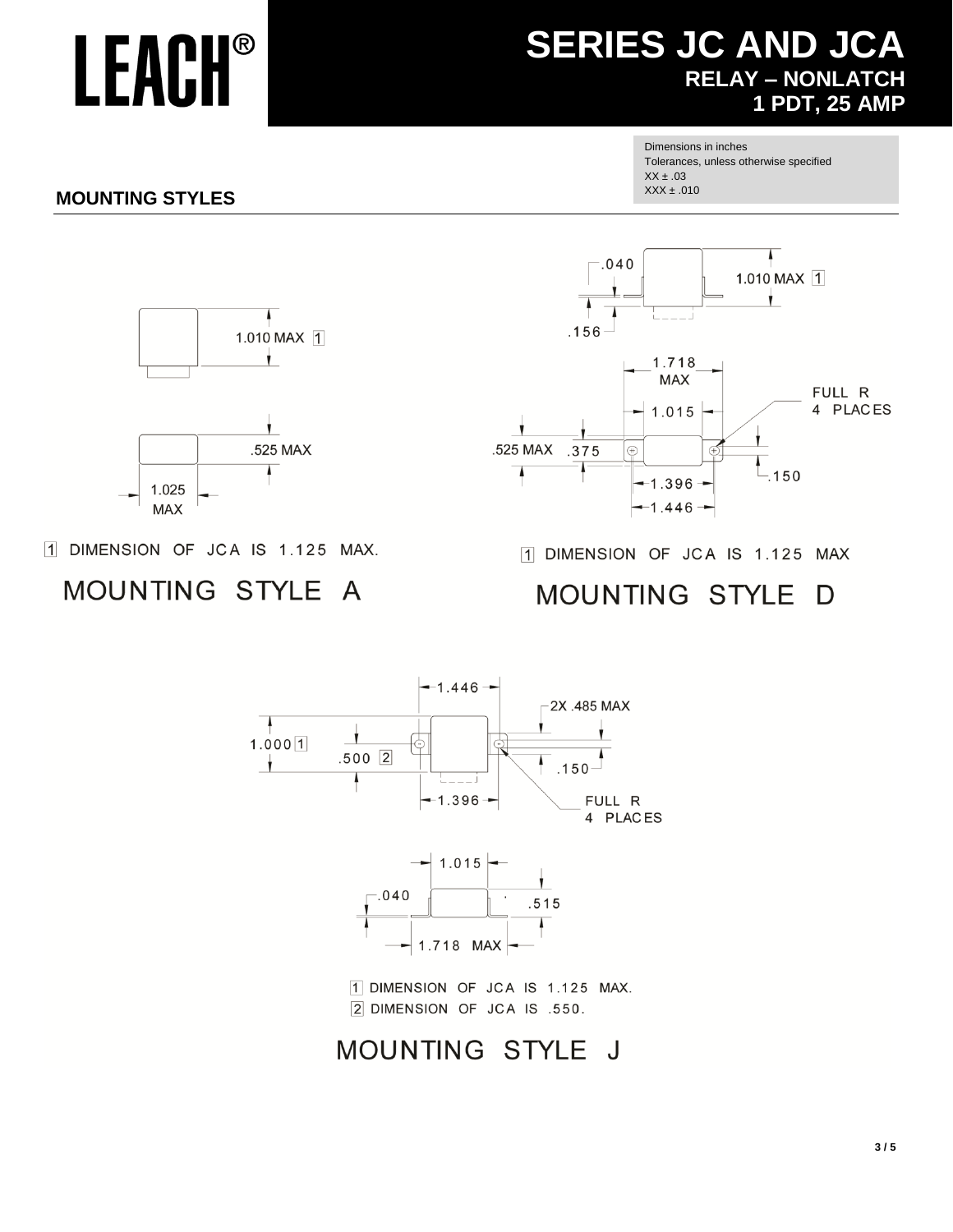# **SERIES JC AND JCA RELAY – NONLATCH 1 PDT, 25 AMP**

## **TERMINAL TYPES**